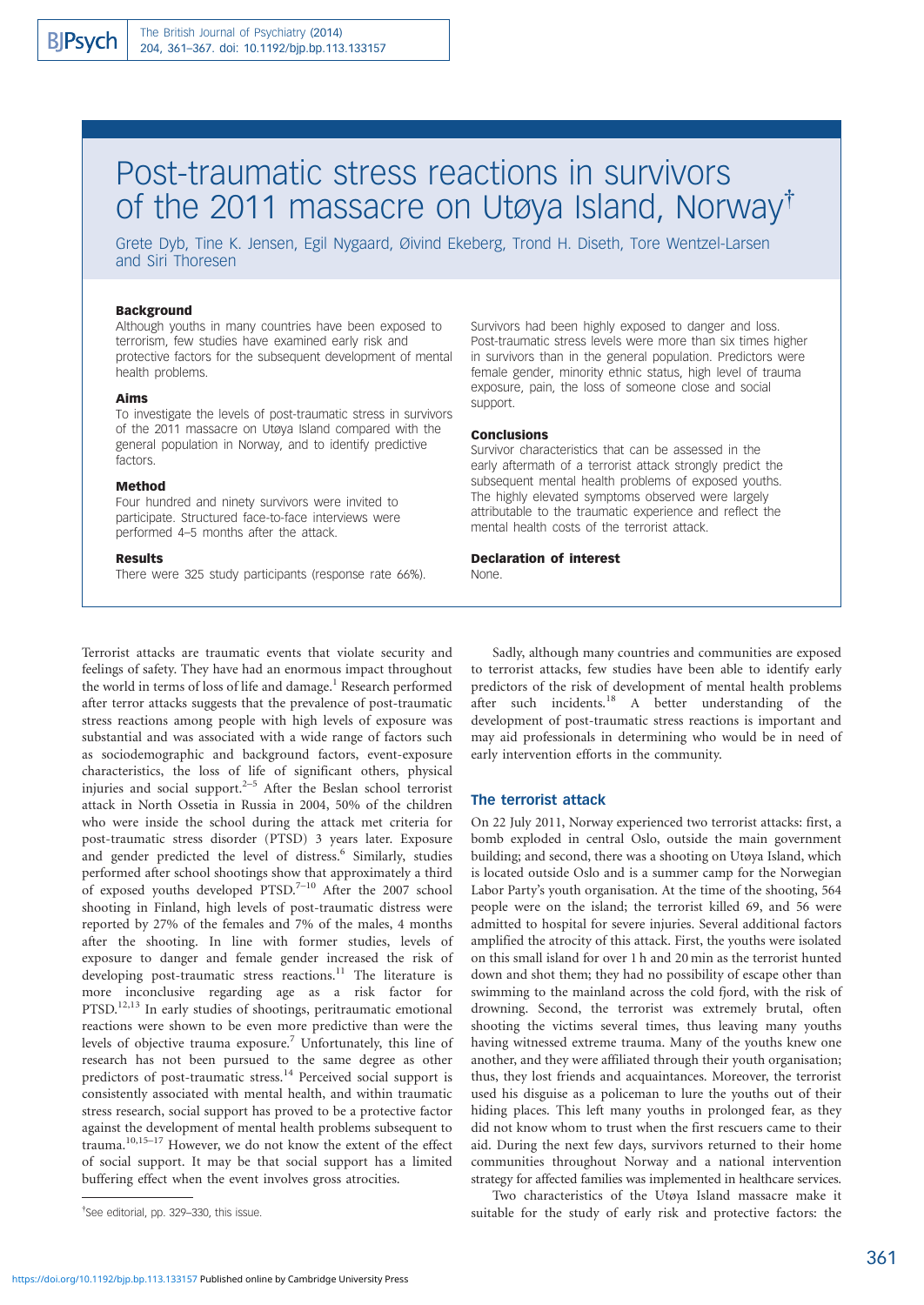exposure level was presumably approximately the same for all participants, as they were all exposed to a life-threatening situation; further, all survivors could be identified. Most studies of disasters and terrorist attacks face sampling problems, and include participants whose levels of traumatic exposure vary greatly. By contrast, the exposure level was relatively uniform in this group, allowing us to examine the relative importance of other factors for long-term mental health.

The aim of this study was twofold:

- (a) to investigate the levels of post-traumatic stress reactions in survivors of the 22 July terrorist attack on Utøya Island in Norway, and compare them with the levels of reactions to the terror attacks in the general population in Norway;
- (b) to assess potential predictors of post-traumatic stress reactions among the survivors 4–5 months after the terrorist attack, with a focus on event characteristics, peritraumatic reactions, age, gender and perceived social support.

## Method

## Participants and procedures

The police registered 495 survivors of the terrorist attack on Utøya Island. Three months after the terrorist attack, 490 survivors who were at least 13 years of age were sent postal invitations to participate, and were subsequently contacted by telephone. Overall, 165 survivors could not be reached by telephone or declined to participate, whereas 325 survivors (66.3%) were interviewed face to face, most of them at home. There were no significant differences in gender or age between participants and non-participants. Most interviews (95.4%) were conducted in November and December 2011. The interview was semistructured and was performed by health personnel. Prior to the interviews, training was provided regarding interviewing techniques in traumatised populations. The current needs of survivors for health services were assessed, and interviewers provided help in contacting adequate resources. The study was based on written consent and was approved by the Regional Committee for Medical and Health Research Ethics in Norway.

#### Measures

#### Traumatic exposure

A checklist was developed to assess 14 characteristics of potential traumatic exposure events ('yes' or 'no' answers) (Table 1). A sum score was constructed as a count of the number of 'yes' answers. Hearing gun shots was experienced by all survivors, and was hence excluded from the sum score, which ranged from 0 to 13. In addition, we obtained information (registered as 'yes' or 'no' answers) about the following: physical injuries that needed medical care; admittance to hospital; current pain from physical injuries; and losing someone close during the attack, including the relationship to the deceased.

#### Peritraumatic reactions

Peritraumatic reactions, defined as emotional and physiological reactions experienced during or immediately after the event, were recorded using six items: fear, helplessness, horror, confusion, peritraumatic dissociation and rapid heartbeat, rated from 0 (not experienced at all) to 4 (experienced very much); a mean score was calculated (Cronbach's alpha 0.64).

## Social support

362

Perceived social support was measured based on seven statements from the Duke–University of North Carolina Functional Social Support Questionnaire  $(FSSQ)$ ,<sup>19</sup> including the following: receiving attention, care and support from close friends and family, and being cared for by them if sick; receiving advice and support from others regarding school, work or personal matters; and being included in social activities with others. The statements had five response categories: 'As much as I would like' (5); 'Almost as much as I would like' (4); 'Somewhat, but would like more' (3); 'Less than I would like' (2); and 'Much less than I would like' (1). A mean score was calculated. The FSSQ has been shown to be valid and reliable,<sup>19,20</sup> and exhibited acceptable internal consistency in the present study (Cronbach's alpha 0.80).

#### Post-traumatic stress reactions

Post-traumatic stress reactions over the past month were measured using the University of California at Los Angeles PTSD Reaction Index (PTSD-RI).<sup>21,22</sup> The PTSD-RI is a 20-item scale in which responses are recorded on a 5-point scale, ranging from 0 (never) to 4 (most of the time). Three items have two alternative formulations, and the highest score is applied to calculate the total score. Hence, 17 items make up the total symptom scale score, corresponding to DSM-IV-TR criteria for PTSD.<sup>23</sup> Five items describe re-experiencing, seven items describe avoidance and five items describe increased arousal. The diagnostic criteria of PTSD were used to define levels of clinical PTSD. Reactions experienced 'much of the time' and 'most of the time' were defined as clinical symptoms. 'Full' PTSD diagnosis was based on meeting PTSD symptom criteria B, C and D. Meeting symptom criteria for only two subcategories was scored as 'partial' PTSD.<sup>22</sup>

In the present study, mean scores were computed and applied in the analyses. Cronbach's alpha was 0.89 for the total score. Because of the lack of a validated cut-off for the Norwegian population regarding the diagnostic level of PTSD, comparisons of post-traumatic stress reactions were made to a concurrent population-based study in Norway that included participants from 16 years of age. The general-population study included nine items from the PTSD-RI,<sup>24</sup> including reactions of re-experiencing, avoidance and hyperarousal subsequent to the terror attacks. The selected items were suggested by the authors of the index (A. Steinberg, personal communication, 2013). The mean of the nine items correlated highly with the mean of the full scale in this sample ( $r = 0.95$ ,  $P < 0.001$ ). For each of the survivors from the Utøya Island attack who were at least 16 years of age  $(n=296)$ , we calculated an expected score of post-traumatic stress reactions based on means from the general-population sample for each combination of age and gender.<sup>25</sup> The general-population study included 599 individuals aged 16–56 years. The expected score could not be calculated for two individuals because of the lack of observations in the population study for that specific age and gender combination. This resulted in expected scores for 294 individuals.

#### General mental health, functional impairment and life satisfaction

The levels of depression and anxiety over the past 2 weeks were measured based on the eight-item version of the Hopkins Symptom Checklist-25<sup>26,27</sup> (SCL-8), rated on a scale from 1 (not bothered) to 4 (bothered a great deal), and applied as a mean score. Shorter versions of the SCL have shown good psychometric properties.28,29 In the present study, Cronbach's alpha was 0.85 for the total mean scale. Current functional impairment was measured based on three items that were designed for this study: having difficulty performing tasks, having less interest in activities than before and having difficulty in being with others. Items were rated on a 5-point scale, from 0 (not at all) to 4 (most of the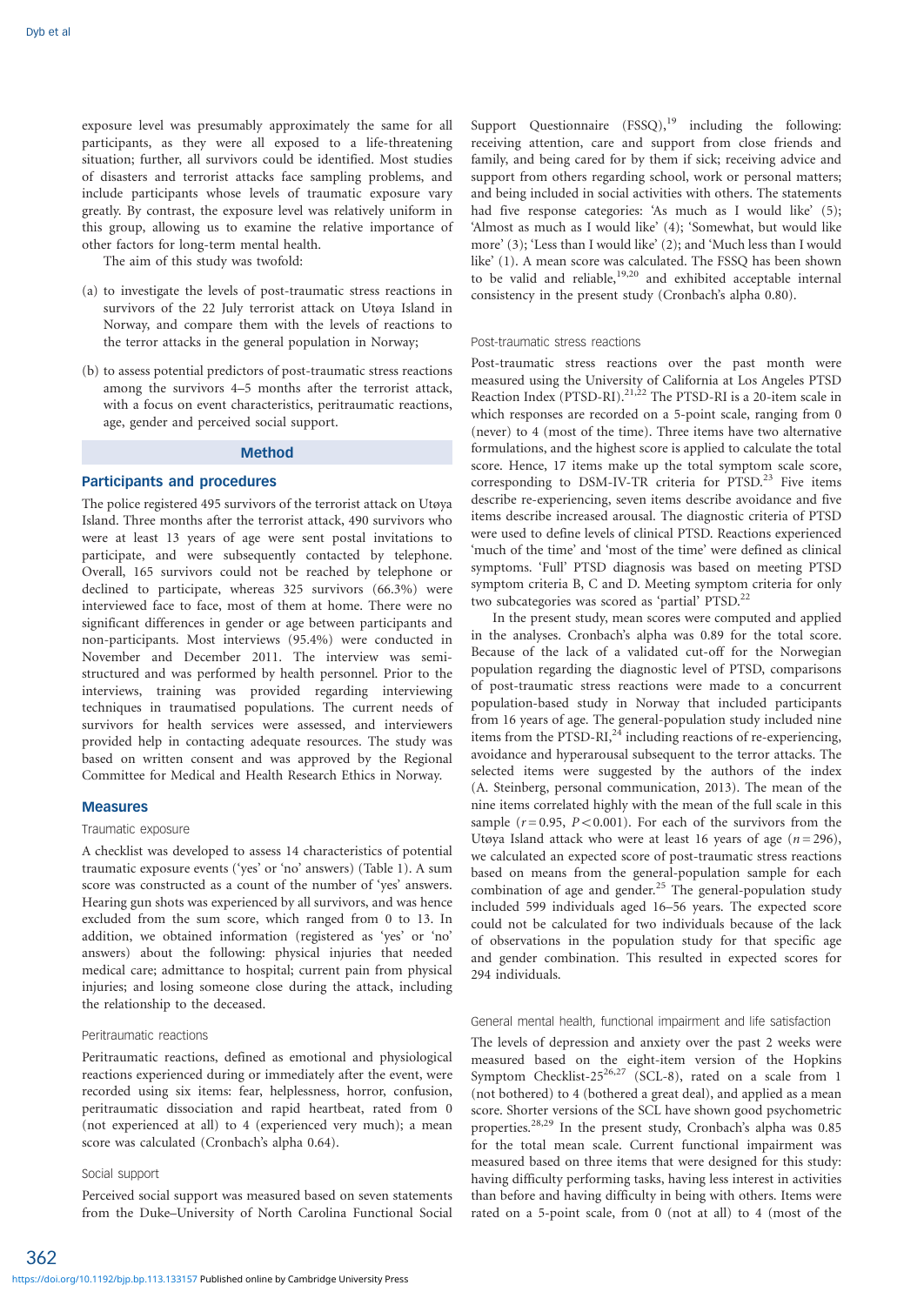time); Cronbach's alpha was 0.74. Life satisfaction was measured based on one item: 'How satisfied are you with life in general on a scale from 1 to 10, 1 meaning very unsatisfied and 10 meaning very satisfied?'

## Sociodemographics

We recorded whether participants had divorced parents, lived alone or were of non-Norwegian origin. Non-Norwegian origin was defined as having parents who were both born abroad. Parents' education was recorded in separate interviews with parents and was, therefore, available for a subsample of survivors  $(n = 174)$ .

# **Statistics**

Pearson's  $\chi^2$ -tests were used for bivariate analyses of categorical variables, and Pearson's correlations were applied for continuous variables. Student's t-tests were used to compare mean differences between the two groups. No participants had more than two missing variables for the calculation of mean or sum scores, and mean scores were calculated based on the means of valid items within each scale. Associations between levels of post-traumatic stress reactions and independent variables were assessed using bivariate and multiple linear regression analyses. The sociodemographic parameters of having divorced parents and living alone were not included in the regression analyses, as these variables represent different challenges for different age groups in the sample. Parents' education was only available for a subsample  $(n = 174)$  and was also left out of the regression analyses. However, sensitivity analyses were performed to check whether adjustment for demographic variables altered the regression coefficients for the independent variables substantially. All tests were two tailed, with a significance level of  $P \le 0.05$ . Statistical analyses were performed on a PC using IBM SPSS statistics, version 19. The R program was used to estimate the expected PTSD score based on the general-population study and to produce Fig.  $1.^{30}$ 

# Results

The participants in this study comprised 153 females (47.1%) and 172 males (52.9%), who were all present on Utøya Island during the shooting on 22 July 2011. The mean age was 19.4 years  $(s.d. = 4.6)$  at the time of the shooting. The age range was 13–57 years, although 92.5% of the participants were younger than 25 years of age and 97% were less than 30 years of age. The vast majority of the participants (87.7%,  $n=285$ ) were of Norwegian ethnic origin. Demographic variables by gender are shown in online Table DS1.

The survivors of the Utøya Island massacre were highly exposed to danger and experienced extreme trauma (auditory and visual) (Table 1).

We found no significant differences in trauma exposure between females and males. The mean number of reported event characteristics was 9.5 out of a possible 14 (s.d. = 2.2; range 3–14). In addition to the serious threat and having witnessed traumatic events on the island, 41% of the participants ( $n = 130$ ) also felt threatened by the police, and 29.3%  $(n=95)$  were afraid of drowning.

A substantial minority was physically injured in the attack and needed medical care (18.2%,  $n = 59$ ), 54.2% of whom  $(n = 32)$ were admitted to a hospital. The majority of survivors (74.5%,  $n = 240$ ) lost someone close to them in the attack: 96.3% of them  $(n=231)$  reported having lost a friend, 4.6%  $(n=11)$  reported having lost a boyfriend or girlfriend and 4.6% ( $n = 11$ ) reported having lost a family member. At follow-up, some survivors  $(12.3\%, n=40)$  reported current pain from the physical injuries that they had sustained during the attack.

Participants reported high levels of peritraumatic reactions, with a mean of  $2.8$  (s.d. = 0.8) on a scale from 0 to 4. Levels of peritraumatic reactions were significantly higher in females (mean 3.0; s.d. = 0.7) compared with males (mean 2.7; s.d. = 0.8;  $P<0.001$ ). The perceived social support reported was very high (mean 4.6; s.d.  $= 0.6$ ; on a scale of 0–5). Social support did not differ significantly between the genders.

The mean score on the PTSD-RI scale (range 0–4) regarding current post-traumatic stress reactions in the survivors was 1.6  $(s.d. = 0.7)$ , and was somewhat higher for the increased arousal subscale (mean 2.2; s.d.  $= 0.9$ ) than it was for re-experiencing (mean 1.5; s.d. =  $0.9$ ) and avoidance (mean 1.2; s.d. =  $0.7$ ). In total, 47% of participants reported clinical levels of PTSD; 11% fulfilled the criteria for full PTSD diagnoses and 36% for partial PTSD. The observed PTSD scores were compared with the expected scores that were calculated from the concurrent study of the general population, which included participants who were at least 16 years of age.<sup>24</sup> For 294 of the Utøya Island survivors, an

| Characteristics of experiences of the event in the total sample according to gender ( $n=325$ )<br>Table 1 |                |                   |                |                                  |                          |  |  |  |
|------------------------------------------------------------------------------------------------------------|----------------|-------------------|----------------|----------------------------------|--------------------------|--|--|--|
| Event characteristics                                                                                      | Total, $% (n)$ | Females, $% (n)$  | Males, $% (n)$ | Odds ratio <sup>a</sup> (95% CI) | P                        |  |  |  |
| Saw the terrorist or heard his voice                                                                       | 73.1 (237)     | 69.3 (106)        | 76.6 (131)     | $0.69(0.42 - 1.13)$              | 0.138                    |  |  |  |
| Hid from or ran from the terrorist                                                                         | 96.9 (314)     | 96.7 (147)        | 97.1 (167)     | $0.88(0.25 - 3.10)$              | 0.843                    |  |  |  |
| Heard gun shots                                                                                            | 100.0 (325)    | $\qquad \qquad -$ | $\equiv$       | $\equiv$                         | $\overline{\phantom{0}}$ |  |  |  |
| Heard people screaming                                                                                     | 93.8 (303)     | 93.4 (142)        | 94.2 (161)     | $0.88(0.36 - 2.18)$              | 0.786                    |  |  |  |
| Smelled gunfire or other distinct smells                                                                   | 34.4 (109)     | 35.1(53)          | 33.7 (56)      | $1.06(0.67 - 1.69)$              | 0.798                    |  |  |  |
| Saw someone be injured or killed                                                                           | 64.1 (207)     | 63.8 (97)         | 64.3 (110)     | $0.98(0.62 - 1.54)$              | 0.924                    |  |  |  |
| Heard someone be injured or killed                                                                         | 82.6 (265)     | 84.8 (128)        | 80.6 (137)     | $1.34(0.75 - 2.41)$              | 0.326                    |  |  |  |
| Saw dead bodies                                                                                            | 86.7 (280)     | 84.3 (129)        | 88.8 (151)     | $0.67(0.35 - 1.29)$              | 0.235                    |  |  |  |
| Touched dead bodies or injured people                                                                      | 46.0 (149)     | 46.7 (71)         | 45.3 (78)      | $1.06(0.68 - 1.64)$              | 0.806                    |  |  |  |
| Was afraid of being seriously injured                                                                      | 77.5 (251)     | 79.7 (122)        | 75.4 (129)     | $1.28(0.76 - 2.17)$              | 0.356                    |  |  |  |
| Was afraid that he/she would die                                                                           | 79.9 (259)     | 84.3 (129)        | 76.0 (130)     | $1.67(0.97 - 2.97)$              | 0.064                    |  |  |  |
| Saw the terrorist point the gun at him/her                                                                 |                |                   |                |                                  |                          |  |  |  |
| or realised that he had shot at him/her                                                                    | 45.1 (146)     | 44.7 (68)         | 45.3 (78)      | $0.98(0.63 - 1.51)$              | 0.912                    |  |  |  |
| Was afraid that he/she would drown                                                                         | 29.3 (95)      | 29.4 (45)         | 29.2 (50)      | $1.01(0.63 - 1.63)$              | 0.973                    |  |  |  |
| Felt threatened by the police                                                                              | 41.0 (130)     | 45.7 (69)         | 36.7(61)       | $1.45(0.92 - 2.27)$              | 0.106                    |  |  |  |
| a. Pearson's $\chi^2$ analyses.                                                                            |                |                   |                |                                  |                          |  |  |  |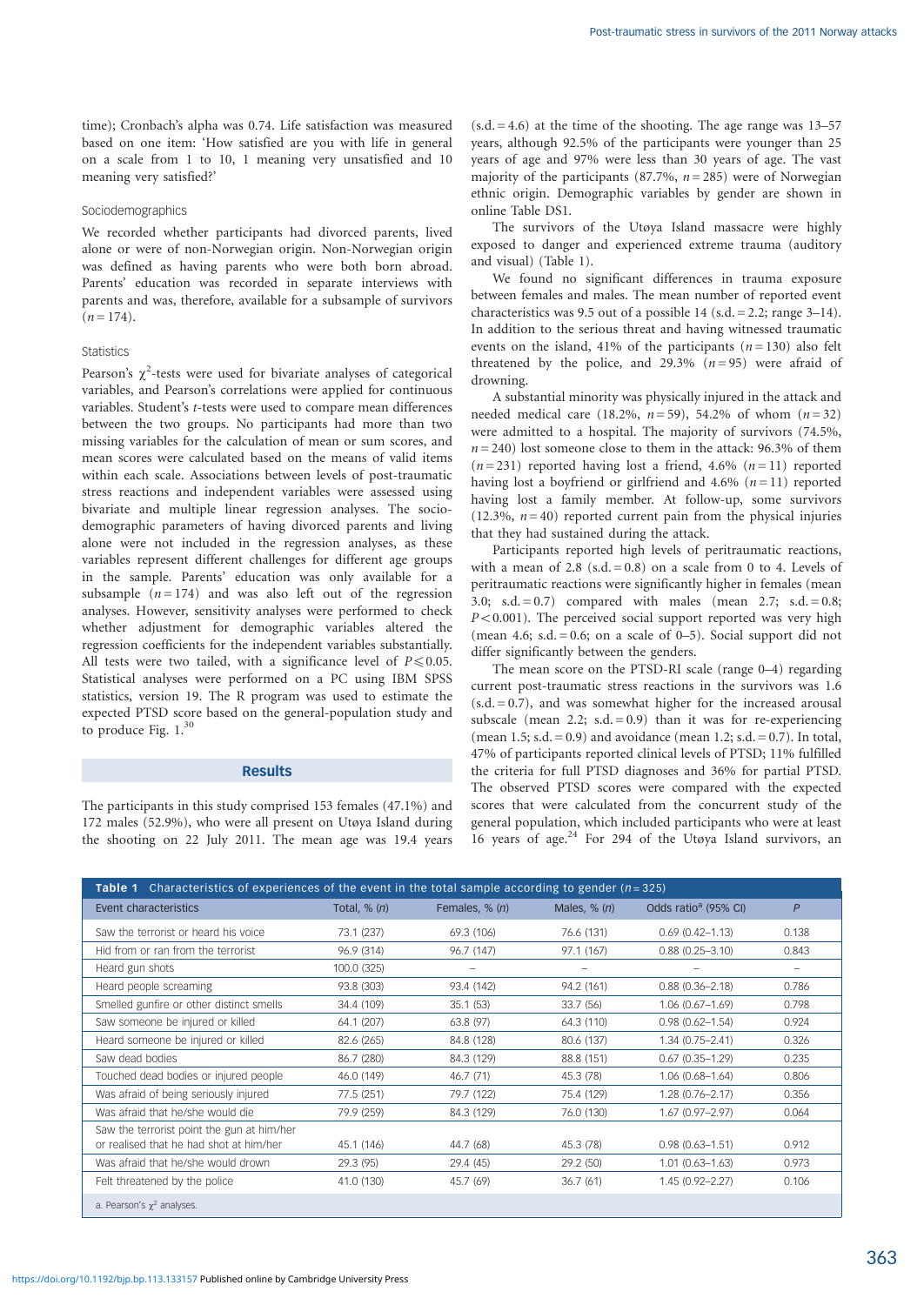expected score was calculated. The mean observed 9-item PTSD score for these 294 individuals was  $1.8$  (s.d. = 0.8), compared with their expected 9-item PTSD score of  $0.3$  (s.d. =  $0.2$ ); hence, their score was 6.3 times higher than that observed in the general population. Figure 1 displays histograms of observed and expected mean PTSD scores, as well as the ratio between the observed and expected scores. The distribution of expected scores based on the population study was highly skewed, as is normally observed for mental health symptoms in community samples. The scores observed in Utøya Island survivors were more normally distributed, and were similar to distributions found in clinical samples.

Figure 1 demonstrates the highly elevated symptom level in the survivors. A few survivors scored lower than expected; however, the vast majority scored several times higher.

Table 2 displays unadjusted and adjusted multiple associations between demographic variables, traumatic exposure, social support and post-traumatic stress reactions. Levels of post-traumatic stress reactions were significantly higher in females than in males, and in individuals with a minority ethnic background. This effect persisted in the adjusted model. The sum score corresponding to exposure levels during the shooting, levels of peritraumatic reactions, interpersonal loss, and current pain from injuries contributed independently to current post-traumatic stress reactions. Social support was highly and significantly associated with reduced post-traumatic stress reactions.

A major reduction in the regression coefficient for ethnicity was observed in the adjusted model. The regression coefficient for age remained low, although age was a significant predictor in the adjusted model. Sensitivity analyses showed that the regression coefficients were only marginally affected, with highly overlapping confidence intervals for all variables in the model when running the regression analyses only for participants under



Fig. 1 Histograms of the observed post-traumatic stress disorder (PTSD) scores of survivors (left) compared with the expected levels based on PTSD scores from the general population (middle), and the ratio between the scores (right).

Table 2 Multiple linear regression displaying associations between demographics, event characteristics, peritraumatic reactions and social support and post-traumatic stress reactions

|                                        | <b>Bivariate</b>                  |         | Multivariate $(n = 321)$          |         |  |  |  |
|----------------------------------------|-----------------------------------|---------|-----------------------------------|---------|--|--|--|
|                                        | Regression coefficient (95% CI)   | P       | Regression coefficient (95% CI)   | P       |  |  |  |
| Gender ('female' indicated by 1)       | 0.410 (0.260 to 0.560)            | < 0.001 | 0.341 (0.215 to 0.466)            | < 0.001 |  |  |  |
| Age                                    | $-0.015$ ( $-0.032$ to 0.001)     | 0.072   | $-0.015$ ( $-0.028$ to $-0.002$ ) | 0.024   |  |  |  |
| Ethnicity ('Norwegian' indicated by 0) | 0.600 (0.372 to 0.829)            | < 0.001 | 0.291 (0.090 to 0.493)            | 0.005   |  |  |  |
| Sum of exposure (0-13)                 | 0.097 (0.063 to 0.131)            | < 0.001 | 0.033 (0.003 to 0.063)            | 0.029   |  |  |  |
| Peritraumatic reactions (0-4)          | 0.384 (0.292 to 0.476)            | < 0.001 | 0.230 (0.147 to 0.314)            | < 0.001 |  |  |  |
| Loss of someone close                  | 0.321 (0.143 to 0.498)            | < 0.001 | 0.258 (0.117 to 0.399)            | < 0.001 |  |  |  |
| Current pain from injuries             | 0.541 (0.310 to 0.772)            | < 0.001 | 0.308 (0.119 to 0.498)            | 0.002   |  |  |  |
| Social support (1-5)                   | $-0.482$ ( $-0.608$ to $-0.356$ ) | < 0.001 | $-0.379$ ( $-0.492$ to $-0.266$ ) | < 0.001 |  |  |  |
| Adjusted $R^2$ = 0.42.                 |                                   |         |                                   |         |  |  |  |

364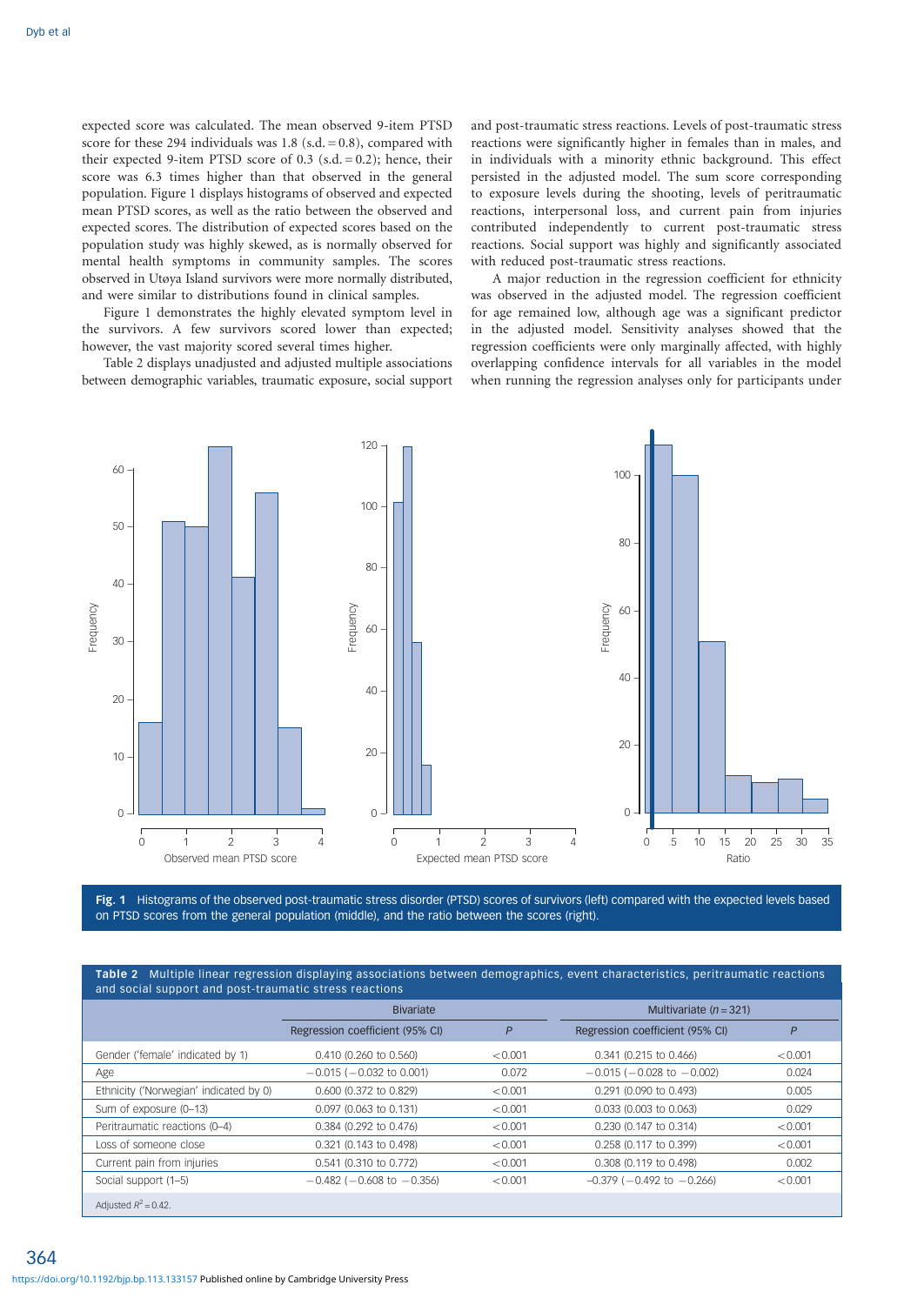| Table 3 Correlation matrix for post-traumatic stress reactions, general mental health problems, functional impairment and quality<br>of life |           |           |           |
|----------------------------------------------------------------------------------------------------------------------------------------------|-----------|-----------|-----------|
|                                                                                                                                              |           |           |           |
| Post-traumatic stress reactions                                                                                                              |           |           |           |
| 2 General mental health problems                                                                                                             | $0.81**$  |           |           |
| 3 Functional impairment                                                                                                                      | $0.67**$  | $0.65**$  |           |
| 4 Life satisfaction                                                                                                                          | $-0.59**$ | $-0.63**$ | $-0.62**$ |
| **P<0.01, Pearson's correlation analyses.                                                                                                    |           |           |           |

the age of 25. Similarly, no substantial differences were identified when adjusting for parental education, parental divorce and living alone (not displayed in Table 2).

Post-traumatic stress reactions were highly and significantly associated with general mental health problems (mean 2.1;  $s.d. = 0.7$ ; range  $1-4$ ), functional impairment (mean = 1.7; s.d. = 0.9; range  $0-4$ ) and reduced life satisfaction (mean 6.8; s.d. = 2.0; range 1–10) (Table 3).

## **Discussion**

The survivors included in the present study all experienced horror and a threat to their lives. The brutality of the attack, the number of casualties and the horrifying experiences underscore the seriousness of the event. Such experiences may have a serious impact on the mental health of survivors<sup>10</sup> and affect their families and close friends.<sup>31</sup> However, comparison of the levels of post-traumatic stress reactions across events and populations is challenging; exposed populations differ with regard to, for example, prior traumatisation, standards of living, healthcare and social services. In addition, terrorist attacks differ in terms of the number of casualties, danger, the experience of witnessing a traumatic event, the duration of exposure to threat and trauma, level of destruction of infrastructure and access to necessary resources.32,33 In this study, levels of post-traumatic stress reactions in survivors of the Utøya Island attack were compared with results from a concurrent study of the general Norwegian population.<sup>24</sup> Almost all survivors reported elevated levels of post-traumatic reactions, with mean values that were six times higher than those observed in the general population. There is no reason to assume that the politically active adolescents and young adults present at the Utøya Island attack represented any particularly vulnerable group. Hence, we believe that the highly elevated symptoms observed are largely attributable to the traumatic experience and roughly reflect the mental health costs of the terrorist attack in the relatively early aftermath.

Even though all survivors were exposed to a life-threatening situation, the level of exposure to danger and having been a witness contributed uniquely to predicting the levels of posttraumatic stress reactions 4–5 months after the disaster. Moreover, in line with an early exploration of the after-effects of school shootings<sup>7,34</sup> and disaster studies of children and adolescents,  $33,35$ peritraumatic emotional and physiological reactions predicted PTSD uniquely. Although males and females were equally exposed to a life-threatening situation, females reported higher levels of peritraumatic emotional and physiological reactions than did males. This may indicate that a heightened emotional and physiological response, and not necessarily appraisals of threat, contributes to elevated post-traumatic stress reactions in females. In addition to exposure characteristics, the loss of close friends was a significant predictor of post-traumatic stress reactions. The losses experienced in this study were highly traumatic, as

many witnessed their best friends die and had strong sensory impressions of the death scenes. Such experiences can contribute to post-traumatic stress reactions in several ways; for example, by intrusive memories that are easily evoked by reminders, and potential shame and guilt, including survivor's guilt.<sup>15</sup> Loss also represents a long-term strain because of grief reactions, longing for the dead person, meeting with bereaved families and friends in the community and possibly having to rearrange one's social life.

Interestingly, current pain (4–5 months after the attack) resulting from injuries from the attack contributed uniquely to post-traumatic stress reactions. Similar results were obtained in a study of trauma patients in an intensive care unit.<sup>36</sup> Pain may often lead to impaired functioning, serve as a reminder of the traumatic event and trigger reactions such as sadness, hopelessness, anger and intrusive memories.

Our study showed that almost all survivors perceived high levels of social support, and that social support was highly and significantly associated with reduced post-traumatic stress reactions. This finding is encouraging and indicates that care and support from close family and friends makes an important difference, even after exceptionally horrifying events, and that outreach after traumatic events should not be considered a purely professional task.

Youths of non-Norwegian origin seemed to constitute a vulnerable group for developing post-traumatic stress reactions, even after controlling for the effect of social support. Similar results were obtained in the study of the general Norwegian population.<sup>24</sup> Studies of highly exposed groups after the 9/11 attacks in the USA have also identified ethnic background as a factor that was associated with subsequent PTSD symptoms.<sup>2,34</sup> The mechanisms underlying these associations are not clear; however, they may be related to a perception of ongoing threat against ethnic minority groups. There are also several other plausible explanations for these findings, such as socioeconomic differences, previous traumatic experiences or differences in social integration. Further studies of terrorist attack victims are needed to determine why people from ethnic minority groups seem to be more vulnerable to mental health problems.

Although post-traumatic stress reactions are considered to be the most typical reactions to traumatic events, other psychological reactions are common. In our study, post-traumatic stress reactions, anxiety and depression symptoms, reduced levels of functioning and reduced life satisfaction were significantly associated (Table 3), indicating that the psychological state of these youths may have had a considerable impact on their ability to work, study and maintain a normal social life.

## Strengths and limitations

One of the strengths of this study was the relatively high response rate and very low levels of missing data compared with other studies of traumatic events. In the acute aftermath of a disaster,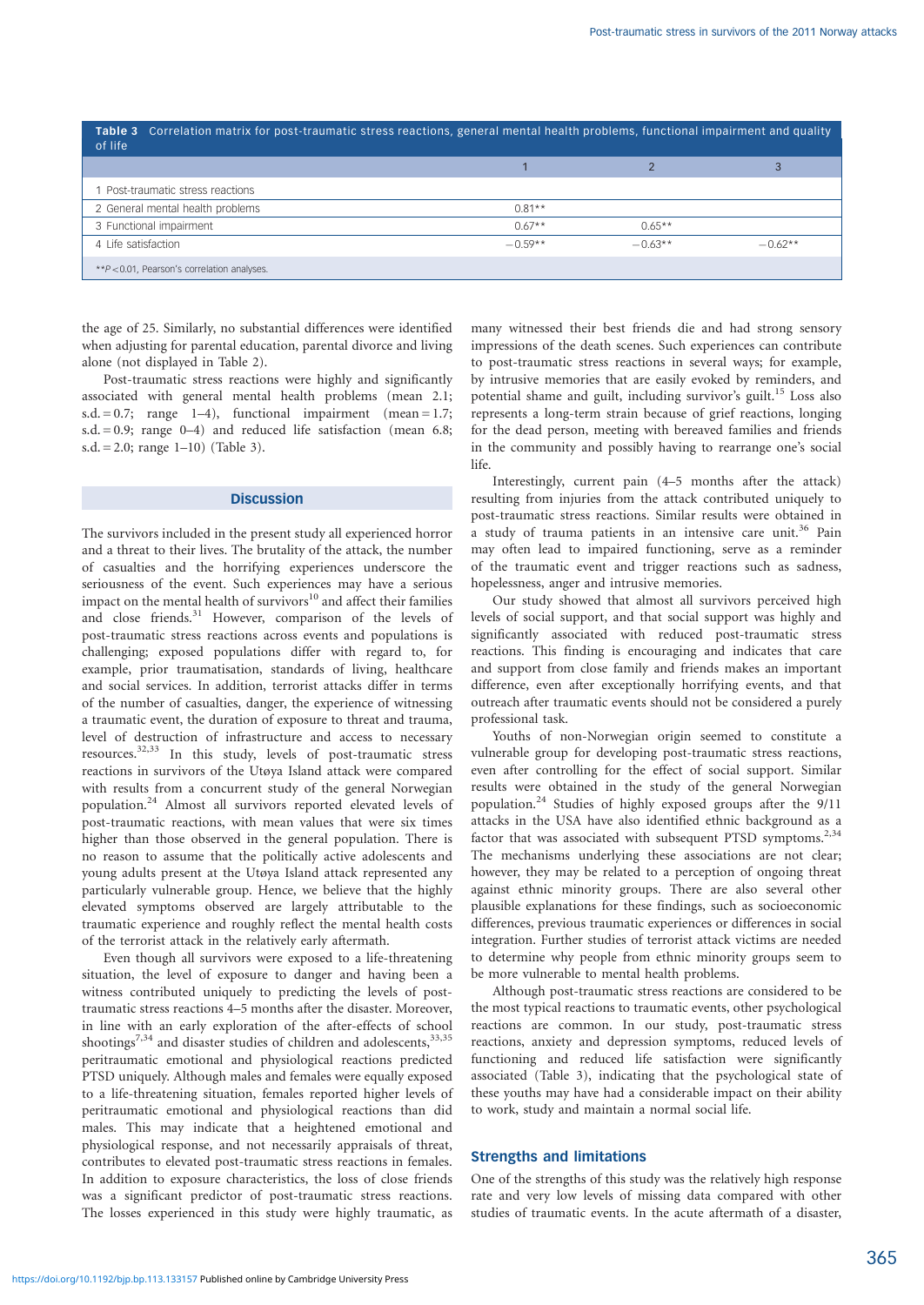survivors may be reluctant to participate in research because of the adversities and challenges they face post-trauma. In this study, change of school and residence impeded recruitment. However, non-responders did not differ significantly from responders in age and gender. The level of exposure was relatively uniform across the participants, which enabled us to study the relative importance of other factors for long-term mental health. Furthermore, the study was performed in an early phase after the disaster, and our findings add to the limited knowledge of victims' health in the acute aftermath. The fact that the PTSD-RI was administered by trained professionals as part of the face-to-face interview was another strength of the study, as it ensured that the scores reflected valid post-traumatic stress reactions. The PTSD-RI is one of the instruments used most widely for assessing post-traumatic stress reactions in adolescents, and has been applied in other Norwegian studies.<sup>33</sup>

Despite these strengths, our findings must be considered in light of several limitations. Due to the cross-sectional design of the study, causal relationships could not be established. The experiences of this specific population have limited generalisability to other affected populations, but are useful for situations involving shootings and youths. Lack of measures of pre-trauma health conditions, demographic information and psychosocial interventions post-trauma may have influenced the outcome of the study. A comprehensive diagnostic instrument for assessing depression and anxiety would have added solidity to the assessments of psychological health; however, because of practical constraints, such as the limited time for training interviewers and ethical considerations concerning the length of the interview, this was not considered feasible. The general-population scores for post-traumatic stress reactions were based on a more limited measurement of PTSD (nine items). However, the correlation between the mean PTSD scores on the 17-item and 9-item versions of the PTSD-RI was very high. The general-population study was timed to match the data collection in the present study, and the nine PTSD items were identical and were asked in an identical manner. However, the response rate differed between the two studies: it was much lower in the population study (the details of that study, response rates and extensive analyses of the non-responders are published elsewhere).<sup>24</sup> In addition, the data collection in the population study was performed by telephone interviews, whereas face-to-face interviews were performed in the Utøya Island study. Hence, some limitations to the comparisons between observed and expected scores should be considered. At the same time, we do not expect that a higher response rate or a face-to-face interview mode would change the results substantially.

It is also worth mentioning that, in this study, interviewers were health professionals who were trained for the situation, and supervision was provided throughout the data collection. Survivors in need of professional help were given advice and help in contacting health and social services.

## Clinical implications

366

The sixfold increase in mental health problems in survivors compared with the general population illustrates the high mental health cost of this brutal attack. The level of suffering in the early aftermath called for a national outreach programme including first-line services and targeted interventions for those in need. Development of mental health symptoms was largely attributable to the traumatic experience, and other high-impact traumas such as school shootings, torture, hostage situations and other violent crimes may affect groups of survivors similarly. For high-impact traumas, outreach programmes should include easy access first-line

services and interventions and adequate assessments over time to target those in need of further treatment. In addition, social support from friends, family and others may protect against further suffering, and should be emphasised in all information materials provided after disasters.

Grete Dyb, MD, PhD, Norwegian Centre for Violence and Traumatic Stress Studies and Institute of Clinical Medicine, Faculty of Medicine, University of Oslo; Tine K. Jensen, PhD, Egil Nygaard, PhD, Norwegian Centre for Violence and Traumatic Stress Studies, and Department of Psychology, Faculty of Social Sciences, University of Oslo; Øivind Ekeberg, MD, PhD, Department of Acute Medicine, Oslo University Hospital, and Department of Behavioural Sciences in Medicine, Institute of Basic Medical Sciences, Faculty of Medicine, University of Oslo; Trond H. Diseth, MD, PhD, Institute of Clinical Medicine, Faculty of Medicine, University of Oslo, and Department of Clinical Neurosciences for Children, Women and Children's Division, Oslo University Hospital; Tore Wentzel-Larsen, MSc, Norwegian Centre for Violence and Traumatic Stress Studies, and Center for Child and Adolescent Mental Health, Eastern and Southern Norway; Siri Thoresen, PhD, Norwegian Centre for Violence and Traumatic Stress Studies, Oslo, Norway

Correspondence: Grete Dyb, MD, PhD, Norwegian Centre for Violence and Traumatic Stress Studies, Postbox 181 Nydalen, 0409 OSLO, Norway. Email: grete.dyb@nkvts.unirand.no

First received 31 May 2013, final revision 15 Aug 2013, accepted 5 Sep 2013

## Funding

This study was funded by the Norwegian Directorate of Health.

## References

- 1 Bongar B. The psychology of terrorism: defining the need and describing the goals. In Psychology of Terrorism (eds B Bongar, LM Brown, LE Beutler, JN Breckenridge, PG Zimbardo): 3–12. Oxford University Press, 2006.
- 2 Neria Y, DiGrande L, Adams BG. Posttraumatic stress disorder following the September 11, 2001, terrorist attacks: a review of the literature among highly exposed populations. Am Psychol 2011; 66: 429–46.
- 3 Galea S, Vlahov D, Tracy M, Hoover DR, Resnick H, Kilpatrick D. Hispanic ethnicity and post-traumatic stress disorder after a disaster: evidence from a general population survey after September 11, 2001. Ann Epidemiol 2004; 14: 520–31.
- 4 Neria Y, Wickramaratne P, Olfson M, Gameroff MJ, Pilowsky DJ, Lantigua R, et al. Mental and physical health consequences of the September 11, 2001 (9/11) attacks in primary care: a longitudinal study. J Trauma Stress 2013; 26: 45–55.
- 5 Hansen MB, Nissen A, Heir T. Proximity to terror and post-traumatic stress: a follow-up survey of governmental employees after the 2001 Oslo bombing attack. BMJ Open 2013; 3: e002692.
- 6 Scrimin S, Axia G, Capello F, Moscardino U, Steinberg AM, Pynoos RS. Posttraumatic reactions among injured children and their caregivers 3 months after the terrorist attack in Beslan. Psychiatry Res 2006; 141: 333-6.
- 7 Pynoos RS, Frederick C, Nader K, Arroyo W, Steinberg A, Eth S, et al. Life threat and posttraumatic stress in school-age children. Arch Gen Psychiatry 1987; 44: 1057–63.
- 8 Schwarz ED, Kowalski JM, Malignant memories: PTSD in children and adults after a school shooting. J Am Acad Child Adolesc Psychiatry 1991; 30: 936–44.
- 9 Trappler B, Friedman S. Posttraumatic stress disorder in survivors of the Brooklyn Bridge shooting. Am J Psychiatry 1996; 153: 705–7.
- 10 Galea S, Nandi A, Vlahov D. The epidemiology of post-traumatic stress disorder after disasters. Epidemiol Rev 2005; 27: 78–91.
- 11 Suomalainen L, Haravuori H, Berg N, Kiviruusu O, Marttunen M. A controlled follow-up study of adolescents exposed to a school shooting – psychological consequences after four months. Eur Psychiatry 2011; 26: 490–7.
- 12 Alisic E, Jongmans MJ, van Wesel F, Kleber RJ. Building child trauma theory from longitudinal studies: a meta-analysis. Clin Psychol Rev 2011; 31: 736–47.
- 13 Salmon K, Bryant RA. Posttraumatic stress disorder in children. The influence of developmental factors. Clin Psychol Rev 2002; 22: 163–88.
- 14 Trickey D, Siddaway AP, Meiser-Stedman R, Serpell L, Field, AP. A metaanalysis of risk factors for post-traumatic stress disorder in children and adolescents. Clin Psychol Rev 2012; 32: 122-38.